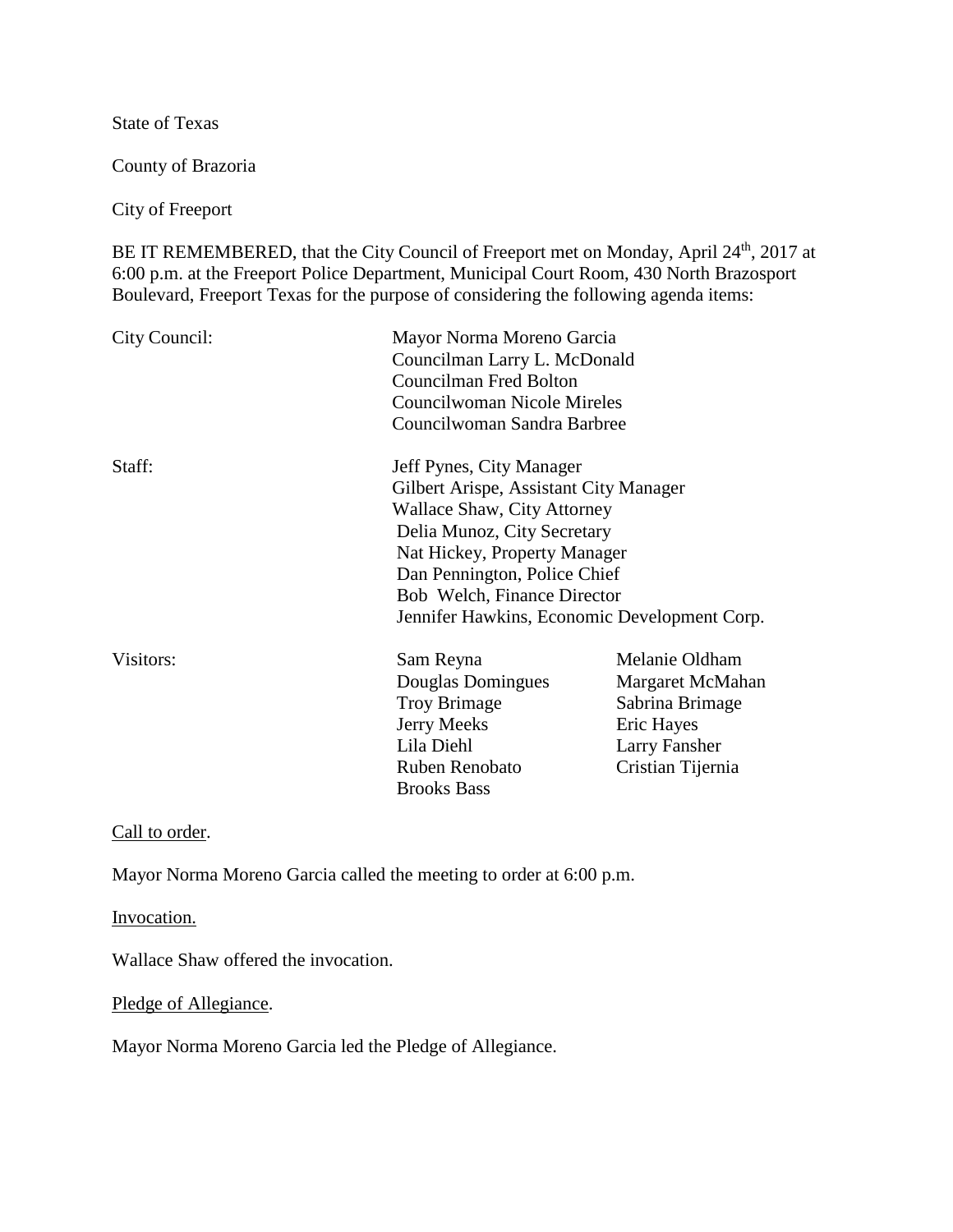Attending citizens and their business.

Members of the public are allowed to address the City Council at this time. Note, specific factual information or a recitation of existing policy may be furnished in response to an inquiry made, but any deliberation, discussion, or decision with respect to any subject about which the inquiry was made shall be limited to a proposal to place such subject on the agenda for a subsequent meeting for which notice is provided in compliance with the Texas Open Meetings Act unless said notice appears herein. The public is reminded that there is a (4) minute time limit as approved by City Council on June 21, 2010.

There were none.

Consideration of approving April 3, 2017 Council Minutes.

On a motion by Councilwoman Barbree, seconded by Councilman Bolton, with all present voting "Aye", Council unanimously approved the April 3, 2017 Council Minutes.

Consideration of approving and readopting Resolution No. 2017-2512 authorizing the City Manager to apply to the office of the Governor, Homeland Security Grant Division, for FY 2017-2018 Asset Protection Initiative Grant and agreeing to certain conditions in connections with such Grant.

On a motion by Councilman McDonald, seconded by Councilman Bolton, with all present voting "Aye", Council unanimously approved readopting Resolution No. 2017-2512 authorizing the City Manager to apply to the office of the Governor, Homeland Security Grant Division, for FY 2017-2018 Asset Protection Initiative Grant and agreeing to certain conditions in connections with such Grant.

Consideration of authorizing the purchase of new (CAD) Computer Aided Dispatcher and (RMS) Records Management System software from Zuercher Technologies for \$207,681. This amount has been screened and approved for 100% reimbursement by the State of Texas via a previous grant award.

On a motion by Councilwoman Mireles, seconded by Councilwoman Barbree, with all present voting "Aye", Council unanimously approved authorizing the purchase of a new (CAD) Computer Aided Dispatcher and (RMS) Records Management System software from Zuercher Technologies for \$207,681. This amount has been screened and approved for 100% reimbursement by the State of Texas via a previous grant award.

Consideration of approving Resolution No. 2017-2515 denying the distribution cost recovery factor rate increase of Centerpoint Energy Houston Electric, LLC made on or about April 6, 2017.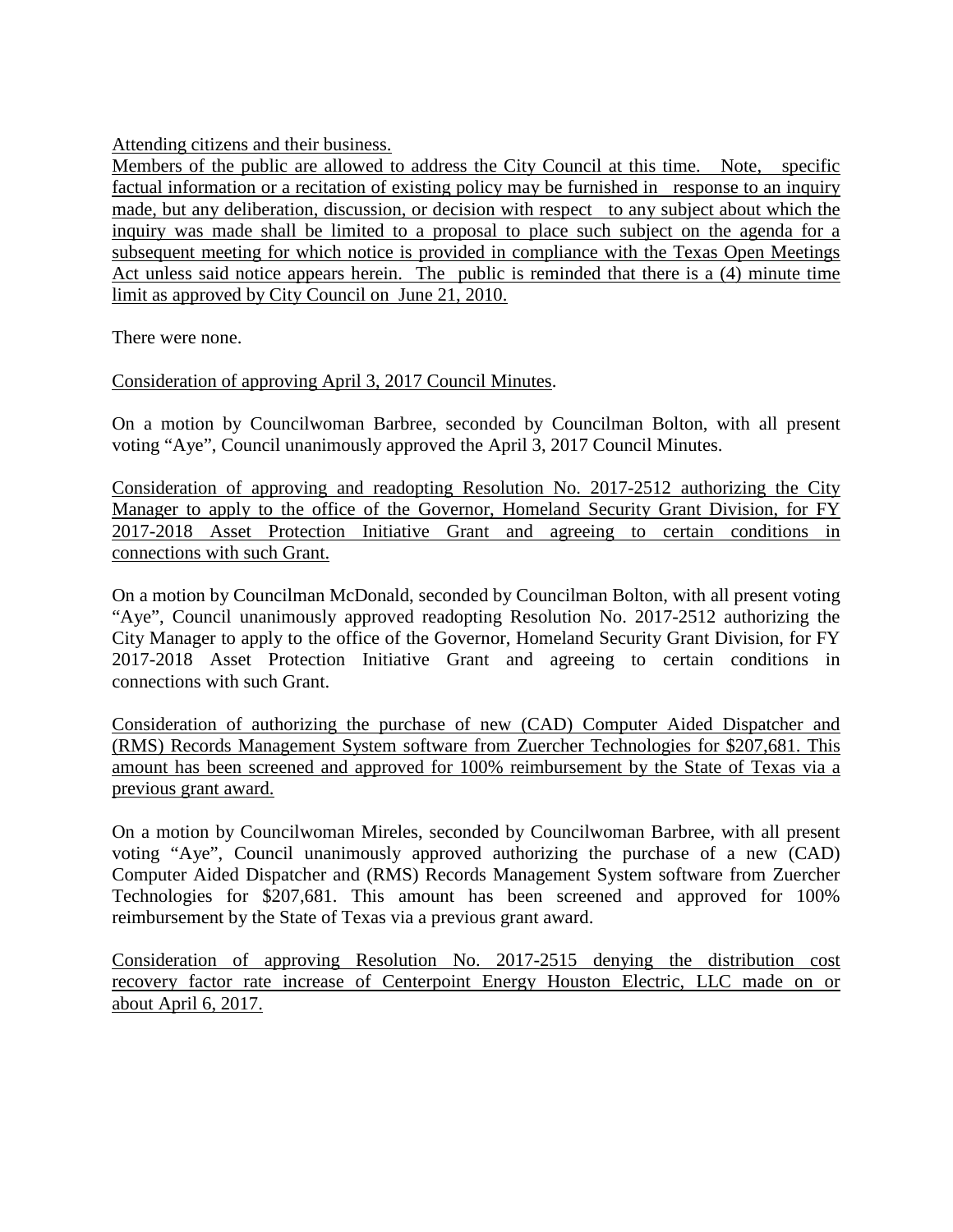On a motion by Councilman McDonald, seconded by Councilwoman Barbree, with all present voting "Aye", Council unanimously approved Resolution No. 2017-2515 denying the distribution cost recovery factor rate increase of Centerpoint Energy Houston Electric, LLC made on or about April 6, 2017.

Consideration of authorizing the City Attorney to prepare an ordinance for closing, abandoning and/or the sale of Ash Street Right of Way on West  $9<sup>th</sup>$  Street, Windsor Terrace Subdivision, between Block 3, Lot 18, (Zoned R-2) and Lot 1, Block 4 (Zoned R-3).

Eric Hayes owns 27 acres, directly behind West 9<sup>th</sup> Street, Windsor Terrace Subdivision. He asked City Council not to sell the right of way. He stated that he was not notified of the sale of Ash Street Right of Way on West  $9<sup>th</sup>$  Street. He asked for the opportunity to bid on the sale of the right of way and is willing to pay more than the property's appraised value. The closing of this street would cause him not to have an entrance to his proposed development.

Councilwoman Mireles asked why Mr. Hayes was not considered and given an opportunity to buy the Right of Way.

Mayor Norma Garcia asked if selling 1/3 to each was an option. She asked Mr. Shaw if there was enough for a road.

On a motion by Councilwoman Mireles to deny the closing, abandoning and/or sale of Ash Street right of way on West 9<sup>th</sup> Street, seconded by Councilman McDonald, with all present voting 2 to 3, motion failed. Councilman Bolton, Councilman Barbree and Mayor Garcia opposed.

On a motion by Councilman Bolton, seconded by Councilwoman Barbree, with all present voting 3 to 2, Council approved authorizing the City Attorney to prepare an ordinance for closing, abandoning and/or the sale of Ash Street Right of Way on West 9<sup>th</sup> Street, Windsor Terrace Subdivision, between Block 3, Lot 18, (Zoned R-2) and Lot l, Block 4 (Zoned R-3).

Consideration of approving the sale of Tract D-18, Abstract 99, 0.657 acres, known as No. 2 South Front Street, Velasco Townsite, Tax Id. 0099-0005-003.

Reagendaed.

Consideration of approving extending Municipal Water Service to Vernor Material on Commerce Street and approving the estimated cost not to exceed \$ l,181,000.

On a motion by Councilman Bolton, seconded by Councilwoman Barbree, with all present voting "Aye", Council unanimously approved extending Municipal Water Service to Vernor Material on Commerce Street and approving the estimated cost not to exceed \$l,181,000.

Adjourn